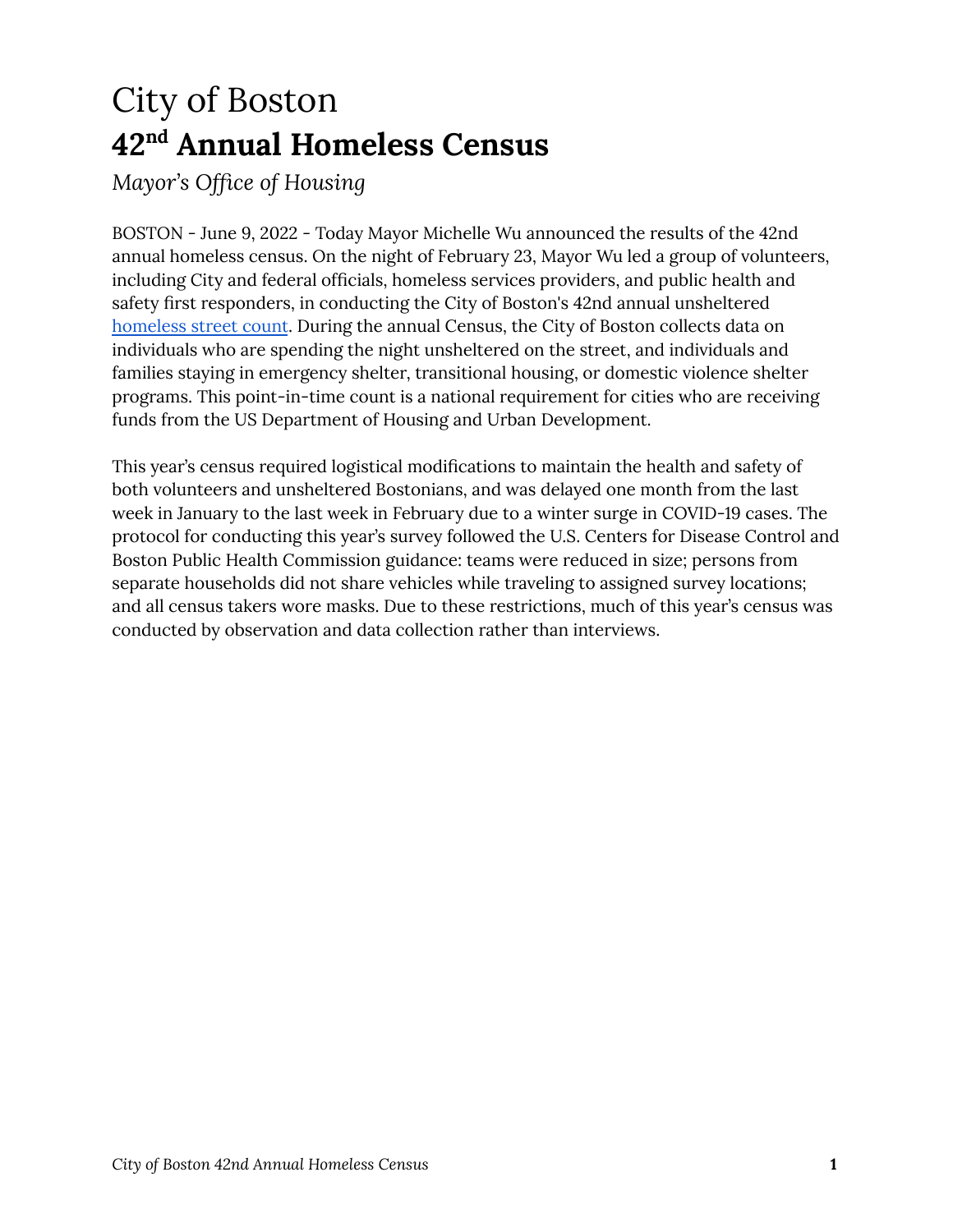## **City of Boston 2022 Homeless Census Summary Data**

|                                | $2021^1$                      |                              | 2022                          |                              | $%$ Change                           |                              |
|--------------------------------|-------------------------------|------------------------------|-------------------------------|------------------------------|--------------------------------------|------------------------------|
| <b>Household Type</b>          |                               |                              |                               |                              |                                      |                              |
| <b>Single Adults</b>           | <b>Individuals</b>            |                              | <b>Individuals</b>            |                              | <b>Individuals</b>                   |                              |
| <b>Street Count</b>            | 170                           |                              | 119                           |                              | $-30.00\%$                           |                              |
| <b>Emergency Shelter</b>       | 1,216                         |                              | 1,121                         |                              | $-7.81%$                             |                              |
| <b>Transitional Housing</b>    | 202                           |                              | 238                           |                              | 17.82%                               |                              |
| Safe Haven <sup>2</sup>        | 71                            |                              | 67                            |                              | $-5.63%$                             |                              |
| <b>Subtotal: Single Adults</b> | 1,659                         |                              | 1,545                         |                              | $-6.87%$                             |                              |
| <b>Families</b>                | Persons in<br><b>Families</b> | Number of<br><b>Families</b> | Persons in<br><b>Families</b> | Number of<br><b>Families</b> | <b>Persons in</b><br><b>Families</b> | Number of<br><b>Families</b> |
| <b>Emergency Shelter</b>       | 2,798                         | 843                          | 2,841                         | 929                          | 1.54%                                | 10.20%                       |
| Hotels/Motels                  | $\Omega$                      | $\Omega$                     | $\Omega$                      | $\Omega$                     | NA.                                  | NA                           |
| <b>Transitional Housing</b>    | 91                            | 36                           | 53                            | 26                           | $-41.76%$                            | $-27.78%$                    |
| <b>Subtotal: Families</b>      | 2,889                         | 879                          | 2,894                         | 955                          | 0.17%                                | 8.65%                        |
| <b>Total</b>                   | 4,548                         |                              | 4,439                         |                              | $-2.40%$                             |                              |

### **City of Boston 2022 Homeless Census Subpopulation Data**

The following tables report on specific subpopulations, all of which are included in the "Homeless Census Summary Data" table above.

|                           | 2021 | 2022 | % Change  |  |
|---------------------------|------|------|-----------|--|
| <b>Subpopulation Type</b> |      |      |           |  |
| Persons in domestic       |      |      |           |  |
| violence (DV) programs    | 212  | 193  | $-8.96%$  |  |
| Unaccompanied youth       |      |      |           |  |
| $\mu$ (up to age 24)      | 84   | 87   | 3.57%     |  |
| Veterans                  | 213  | 180  | $-15.49%$ |  |

<sup>1</sup> Prior to 2022, MOH has reported domestic violence (DV) programs separately from individual or family households. MOH is now reporting individual and family household numbers with anyone served by DV programs included in the category of their household type (individual vs. family), and separately highlighting program usage. For this census report, 2021 individual and family household numbers also include anyone served by DV programs under the appropriate household type (individual vs. family) for comparative purposes. Utilization of DV programs is highlighted in the subpopulation table below.

<sup>&</sup>lt;sup>2</sup> Prior to 2022, MOH has included "Safe Haven" in Emergency Shelter numbers. Here, a Safe Haven refers to a model of temporary supportive housing for homeless individual adults who are veterans. For this census report, Safe Haven has also been separated out for 2021 for comparative purposes.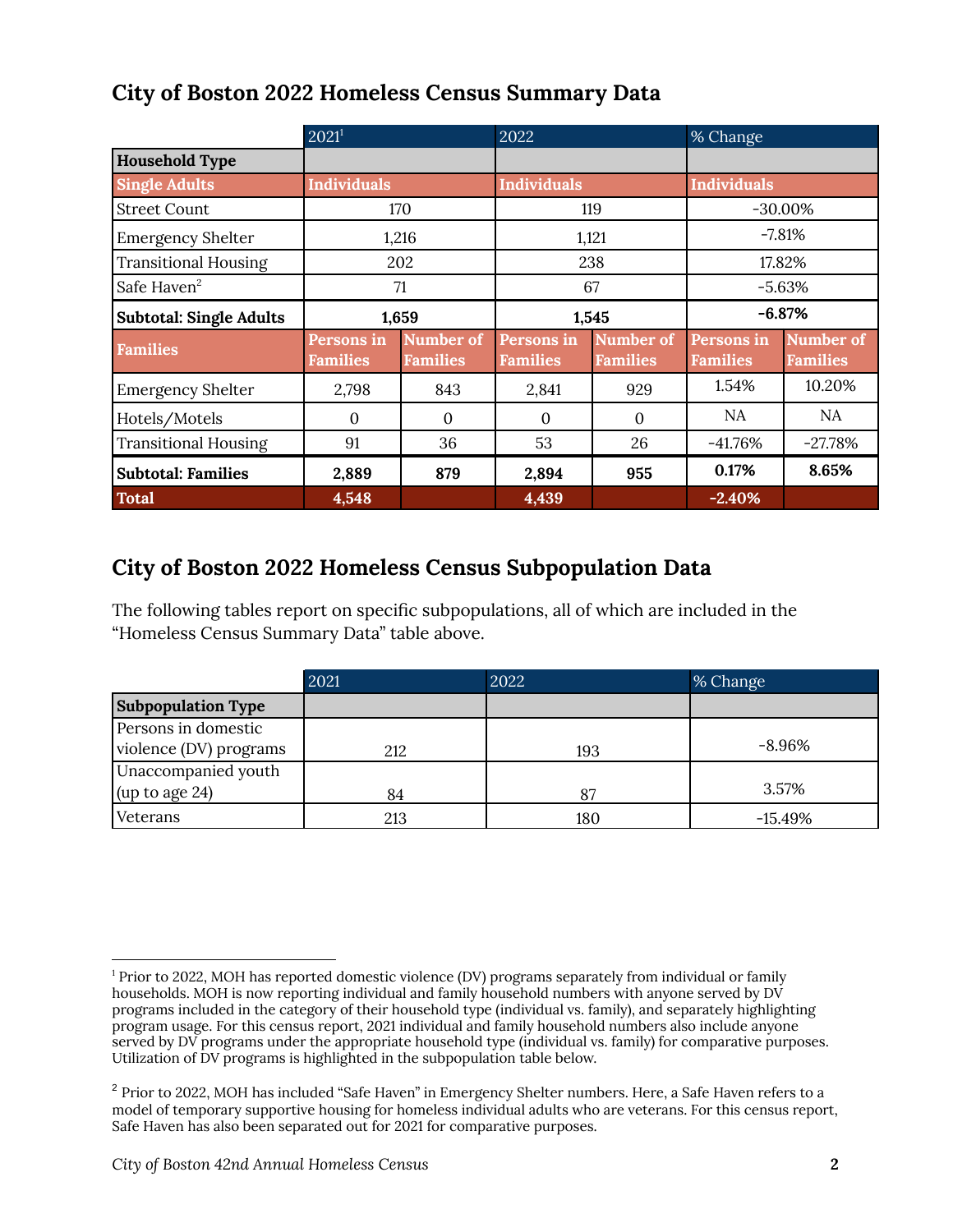## **Key Findings by Populations**

#### **Single Adults**

- Overall, the number of individuals experiencing homelessness in Boston on the night of the census decreased by 2.4 percent, from 1,659 individuals in 2021 to 1,545 individuals in 2022. This reduction builds on a decrease of 24.7 percent from 2020 to 2021, which was due in part to individuals becoming more reluctant to enter shelter during the pandemic. It also reflects continuing successful efforts in housing vulnerable homeless and at-risk individuals or diverting them from emergency shelter to safe alternatives whenever possible.
- The number of unsheltered persons staying on the street on the night of the census decreased by 30 percent, or 51 individuals, from 170 individuals in 2021 to 119 individuals in 2022. After two years of increased unsheltered homelessness, likely due at least in part to effects of the COVID-19 pandemic, this year's street count is slightly lower than the pre-pandemic total of 121 in 2019.

Two targeted initiatives contributed to this reduction in unsheltered homelessness:

- In July 2021, the Mayor's Office of Housing, Mayor's Office of Recovery Services and city and community agencies launched a *Street-to-Home (S2H) Initiative* focused on placing persons experiencing long-term unsheltered homelessness in permanent housing with wrap-around services. Participants were identified from a city-wide list of unsheltered individuals with a particular focus on the Mass Cass area. By the night of the unsheltered count in late February, 150 individuals had been housed.
- In November 2021, Mayor Wu named a special advisor to elevate efforts to address the growing humanitarian crisis in the Mass Ave and Melnea Cass area of Boston, and the abutting neighborhoods. Leading with a public health approach, the Mayor's Office of Recovery Services, Boston Public Health Commission Homeless Services Bureau and other city and community agencies went tent to tent to assess and assist persons seeking alternatives to unsafe, unsanitary and dangerous conditions with the onset of winter weather. With a January deadline for the encampment closure, extensive efforts by city and community agencies resulted in **154 individuals** being referred to low-threshold beds at 6 sites funded by City and State agencies that provide shelter and ongoing support for individuals to stabilize medically, access substance use treatment and pursue potential housing pathways.

The Street-to-Home Initiative and long-term treatment and housing placement efforts at the 6 low-threshold sites are on-going.